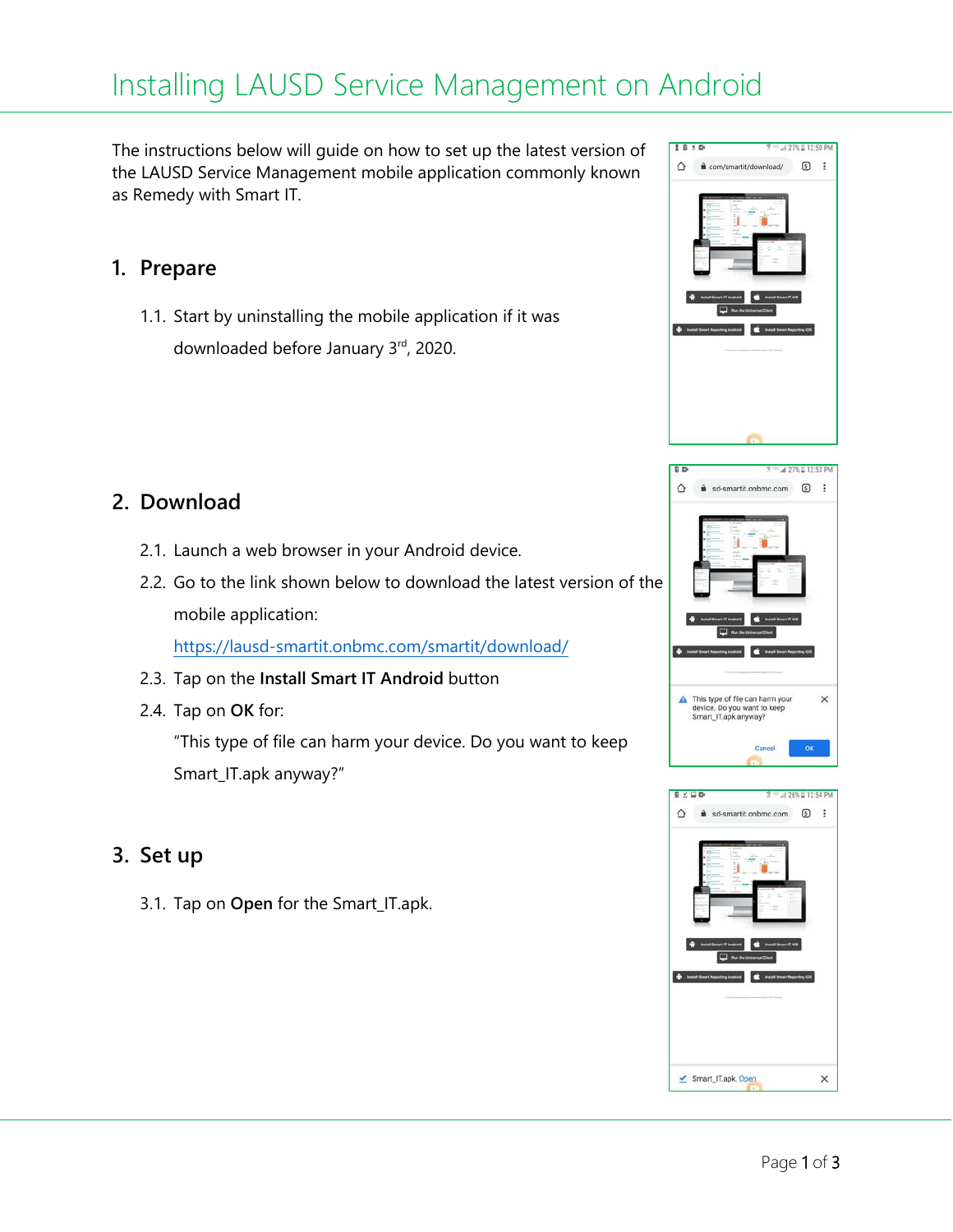## Installing LAUSD Service Management on Android



3.3. Tap on **Open** after the App has been installed.



CANCEL INSTALL

- 3.4. Launch the Service Management mobile application
- 3.5. Select **Accept** if you agree with the Terms and Conditions.